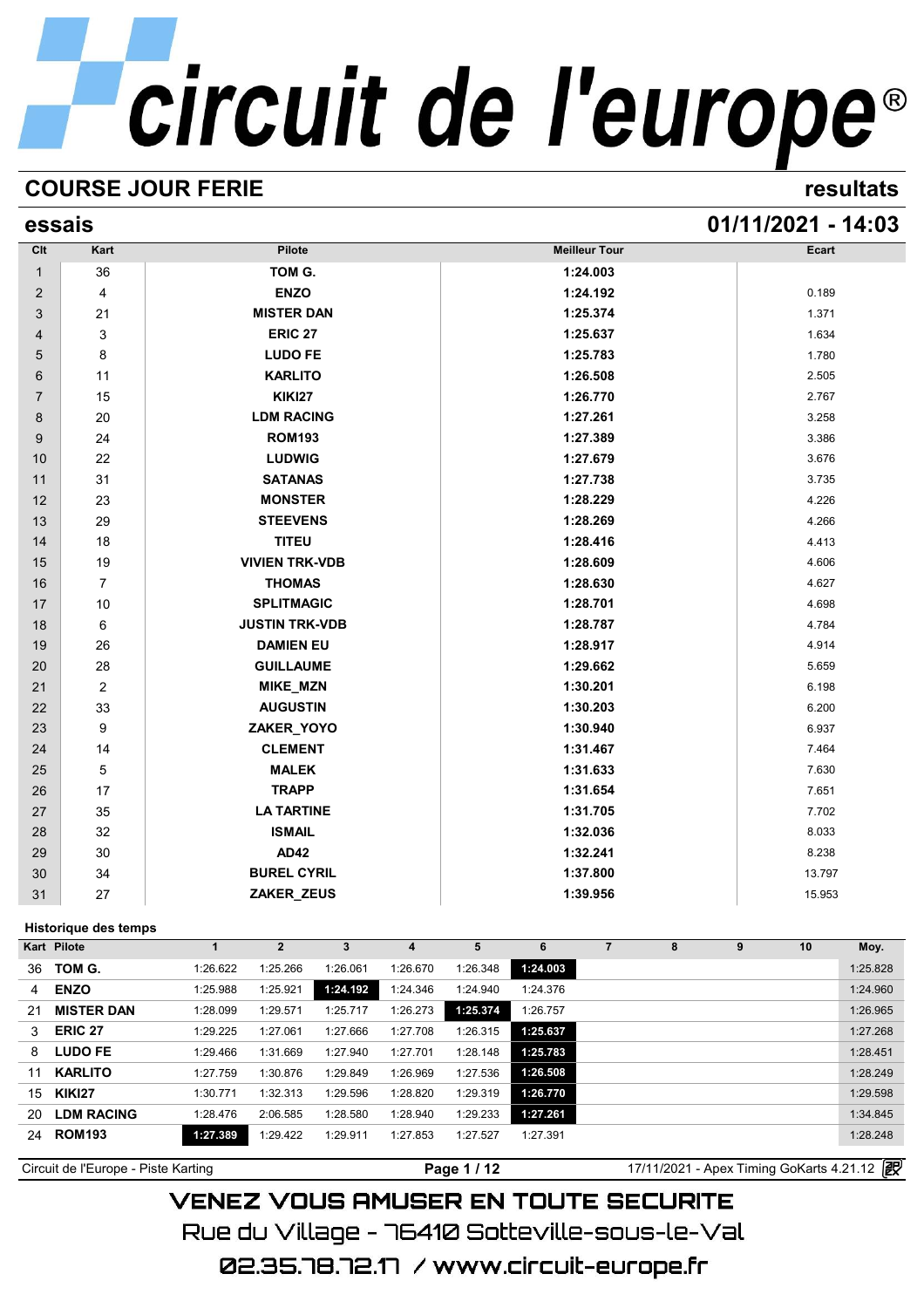# **COURSE JOUR FERIE resultats**

|                | Kart Pilote           | $\mathbf{1}$ | $\overline{2}$ | 3        | 4        | 5        | 6        | $\overline{7}$ | 8 | 9 | 10 | Moy.     |
|----------------|-----------------------|--------------|----------------|----------|----------|----------|----------|----------------|---|---|----|----------|
| 22             | <b>LUDWIG</b>         | 1:32.393     | 1:33.700       | 1:28.554 | 1:27.679 | 1:28.112 |          |                |   |   |    | 1:30.087 |
| 31             | <b>SATANAS</b>        | 1:31.519     | 1:29.381       | 1:27.738 | 1:28.859 | 1:33.610 |          |                |   |   |    | 1:30.221 |
| 23             | <b>MONSTER</b>        | 1:30.907     | 1:31.348       | 1:28.703 | 1:29.613 | 1:38.837 | 1:28.229 |                |   |   |    | 1:31.272 |
| 29             | <b>STEEVENS</b>       | 1:30.789     | 1:29.897       | 1:28.764 | 1:28.269 | 1:32.977 |          |                |   |   |    | 1:30.139 |
| 18             | <b>TITEU</b>          | 1:33.237     | 1:32.793       | 1:29.754 | 1:28.416 | 1:28.703 |          |                |   |   |    | 1:30.580 |
| 19             | <b>VIVIEN TRK-VDB</b> | 1:30.014     | 1:32.023       | 1:33.946 | 1:30.318 | 1:28.609 | 1:30.245 |                |   |   |    | 1:30.859 |
| $\overline{7}$ | <b>THOMAS</b>         | 1:31.789     | 1:33.653       | 1:30.568 | 1:28.841 | 1:29.549 | 1:28.630 |                |   |   |    | 1:30.505 |
| 10             | <b>SPLITMAGIC</b>     | 1:30.552     | 1:29.887       | 1:32.241 | 1:30.553 | 1:28.701 | 1:29.397 |                |   |   |    | 1:30.221 |
| 6              | <b>JUSTIN TRK-VDB</b> | 1:33.221     | 1:33.129       | 1:29.175 | 1:29.421 | 1:28.787 | 1:29.316 |                |   |   |    | 1:30.508 |
| 26             | <b>DAMIEN EU</b>      | 1:32.611     | 1:33.845       | 1:29.513 | 1:29.471 | 1:36.541 | 1:28.917 |                |   |   |    | 1:31.816 |
| 28             | <b>GUILLAUME</b>      | 1:36.124     | 1:32.735       | 1:32.542 | 1:30.958 | 1:29.662 |          |                |   |   |    | 1:32.404 |
| 2              | MIKE_MZN              | 1:33.436     | 1:33.503       | 1:31.777 | 1:30.201 | 1:31.151 |          |                |   |   |    | 1:32.013 |
| 33             | <b>AUGUSTIN</b>       | 1:33.555     | 1:35.896       | 1:34.972 | 1:30.203 | 1:31.250 | 1:41.353 |                |   |   |    | 1:34.538 |
| 9              | ZAKER_YOYO            | 1:35.462     | 1:34.338       | 1:45.114 | 1:31.061 | 1:32.855 | 1:30.940 |                |   |   |    | 1:34.961 |
| 14             | <b>CLEMENT</b>        | 2:12.040     | 1:34.657       | 1:40.654 | 1:44.042 | 1:31.467 |          |                |   |   |    | 1:44.572 |
| 5              | <b>MALEK</b>          | 1:38.711     | 1:33.460       | 1:34.857 | 1:32.228 | 1:31.633 |          |                |   |   |    | 1:34.177 |
| 17             | <b>TRAPP</b>          | 1:35.457     | 1:38.674       | 1:36.367 | 1:32.610 | 1:31.654 |          |                |   |   |    | 1:34.952 |
| 35             | <b>LA TARTINE</b>     | 1:36.373     | 1:37.538       | 1:34.412 | 1:41.965 | 1:31.705 |          |                |   |   |    | 1:36.398 |
| 32             | <b>ISMAIL</b>         | 1:36.421     | 1:34.793       | 1:33.156 | 1:32.036 | 1:39.435 |          |                |   |   |    | 1:35.168 |
| 30             | <b>AD42</b>           | 1:40.677     | 1:34.757       | 1:32.938 | 1:57.424 | 1:32.241 |          |                |   |   |    | 1:39.607 |
| 34             | <b>BUREL CYRIL</b>    | 1:52.279     | 1:41.974       | 1:39.563 | 1:38.448 | 1:37.800 |          |                |   |   |    | 1:42.012 |
| 27             | <b>ZAKER ZEUS</b>     | 1:52.650     | 1:41.535       | 1:39.956 | 1:45.588 | 1:40.249 |          |                |   |   |    | 1:43.995 |

Circuit de l'Europe - Piste Karting **Page 2 / 12 Page 2 / 12** 17/11/2021 - Apex Timing GoKarts 4.21.12

# **VENEZ VOUS AMUSER EN TOUTE SECURITE**

Rue du Village – 76410 Sotteville-sous-le-Val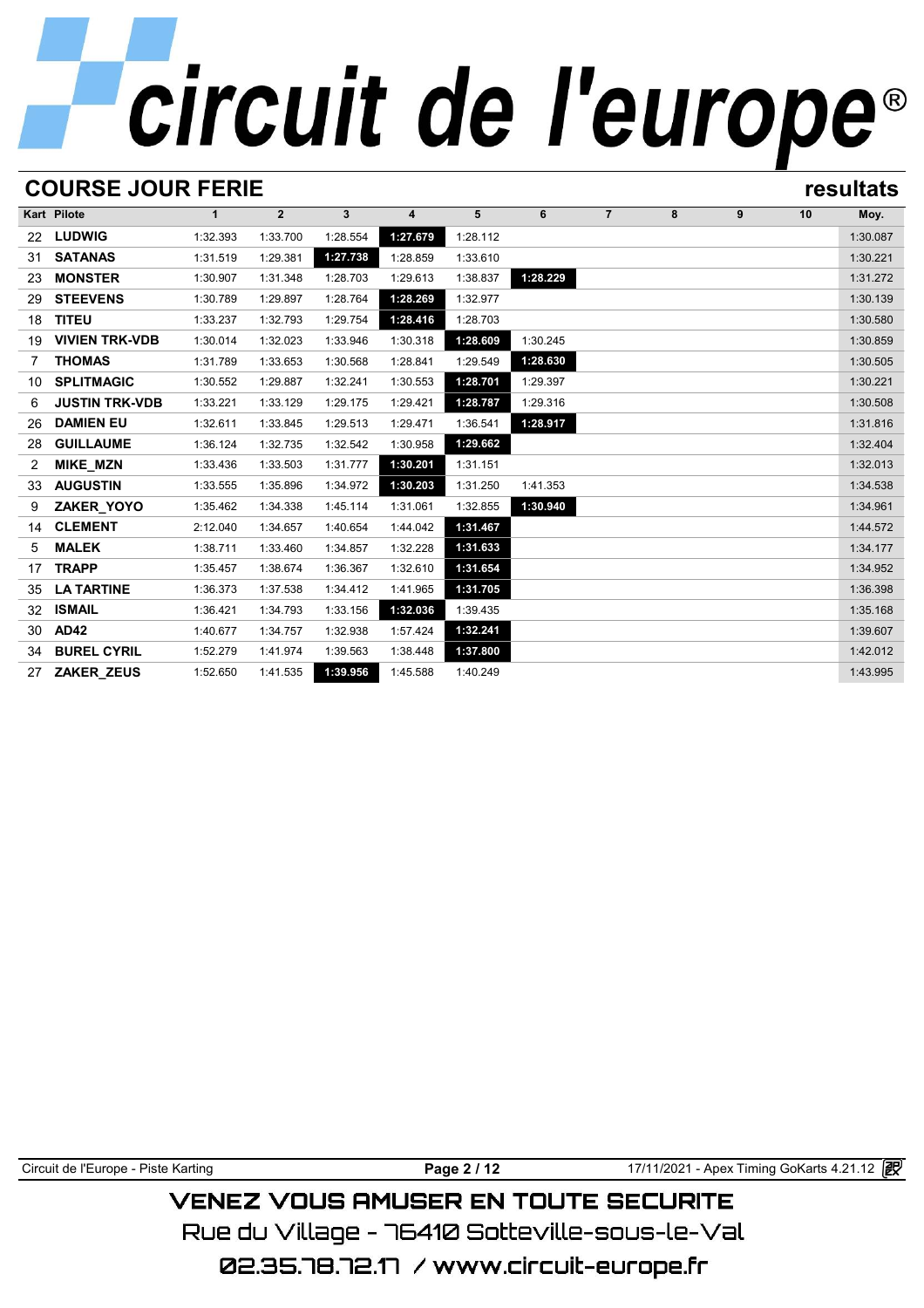# **COURSE JOUR FERIE resultats**

# **Q1 01/11/2021 - 14:14**

| Clt            | Kart           | Pilote                | <b>Meilleur Tour</b> | Ecart  |
|----------------|----------------|-----------------------|----------------------|--------|
| $\mathbf{1}$   | 4              | <b>ENZO</b>           | 1:23.312             |        |
| $\overline{2}$ | 11             | <b>KARLITO</b>        | 1:23.822             | 0.510  |
| 3              | 21             | <b>MISTER DAN</b>     | 1:24.453             | 1.141  |
| 4              | 36             | TOM G.                | 1:24.808             | 1.496  |
| 5              | 8              | <b>LUDO FE</b>        | 1:25.198             | 1.886  |
| 6              | 24             | <b>ROM193</b>         | 1:25.475             | 2.163  |
| $\overline{7}$ | 3              | <b>ERIC 27</b>        | 1:25.622             | 2.310  |
| 8              | 22             | <b>LUDWIG</b>         | 1:25.701             | 2.389  |
| 9              | 31             | <b>SATANAS</b>        | 1:25.851             | 2.539  |
| 10             | 18             | <b>TITEU</b>          | 1:26.005             | 2.693  |
| 11             | 29             | <b>STEEVENS</b>       | 1:26.299             | 2.987  |
| 12             | 15             | <b>KIKI27</b>         | 1:26.378             | 3.066  |
| 13             | 20             | <b>LDM RACING</b>     | 1:26.536             | 3.224  |
| 14             | 19             | <b>VIVIEN TRK-VDB</b> | 1:27.118             | 3.806  |
| 15             | $10$           | <b>SPLITMAGIC</b>     | 1:27.299             | 3.987  |
| 16             | 6              | <b>JUSTIN TRK-VDB</b> | 1:27.415             | 4.103  |
| 17             | 23             | <b>MONSTER</b>        | 1:27.488             | 4.176  |
| 18             | 26             | <b>DAMIEN EU</b>      | 1:27.592             | 4.280  |
| 19             | 2              | MIKE_MZN              | 1:27.606             | 4.294  |
| 20             | $\overline{7}$ | <b>THOMAS</b>         | 1:27.657             | 4.345  |
| 21             | 33             | <b>AUGUSTIN</b>       | 1:27.856             | 4.544  |
| 22             | $30\,$         | <b>AD42</b>           | 1:28.603             | 5.291  |
| 23             | 17             | <b>TRAPP</b>          | 1:29.151             | 5.839  |
| 24             | 35             | <b>LA TARTINE</b>     | 1:29.167             | 5.855  |
| 25             | 9              | ZAKER_YOYO            | 1:29.284             | 5.972  |
| 26             | 14             | <b>CLEMENT</b>        | 1:29.370             | 6.058  |
| 27             | 28             | <b>GUILLAUME</b>      | 1:29.499             | 6.187  |
| 28             | 5              | <b>MALEK</b>          | 1:30.814             | 7.502  |
| 29             | 32             | <b>ISMAIL</b>         | 1:31.186             | 7.874  |
| 30             | 34             | <b>BUREL CYRIL</b>    | 1:38.026             | 14.714 |
| 31             | 27             | ZAKER_ZEUS            | 1:38.106             | 14.794 |

# **Historique des temps**

| <b>Historique des temps</b> |                                             |                |          |          |   |   |  |   |   |    |          |
|-----------------------------|---------------------------------------------|----------------|----------|----------|---|---|--|---|---|----|----------|
|                             |                                             | $\overline{2}$ | 3        | 4        | 5 | 6 |  | 8 | 9 | 10 | Moy.     |
|                             | 1:24.399                                    | 1:23.340       | 1:23.312 | 1:24.683 |   |   |  |   |   |    | 1:23.933 |
| <b>KARLITO</b>              | 1:24.208                                    | 1:23.822       | 1:24.949 |          |   |   |  |   |   |    | 1:24.326 |
| <b>MISTER DAN</b>           | 1:25.819                                    | 1:24.453       | 1:27.267 |          |   |   |  |   |   |    | 1:25.846 |
| TOM G.                      | 1:25.475                                    | 1:24.815       | 1:24.808 |          |   |   |  |   |   |    | 1:25.032 |
| <b>LUDO FE</b>              | 1:26.297                                    | 1:26.451       | 1:25.198 | 1:28.104 |   |   |  |   |   |    | 1:26.512 |
| <b>ROM193</b>               | 1:26.867                                    | 1:35.847       | 1:26.210 | 1:25.475 |   |   |  |   |   |    | 1:28.599 |
| ERIC <sub>27</sub>          | 2:21.346                                    | 1:25.622       | 1:25.720 |          |   |   |  |   |   |    | 1:44.229 |
|                             | 1:26.546                                    | 1:28.178       | 1:25.701 |          |   |   |  |   |   |    | 1:26.808 |
| <b>SATANAS</b>              | 1:27.628                                    | 1:27.416       | 1:26.574 | 1:25.851 |   |   |  |   |   |    | 1:26.867 |
|                             | Kart Pilote<br><b>ENZO</b><br><b>LUDWIG</b> |                |          |          |   |   |  |   |   |    |          |

Circuit de l'Europe - Piste Karting **Page 3 / 12** Page 3 / 12 17/11/2021 - Apex Timing GoKarts 4.21.12

# **VENEZ VOUS AMUSER EN TOUTE SECURITE** Rue du Village – 76410 Sotteville-sous-le-Val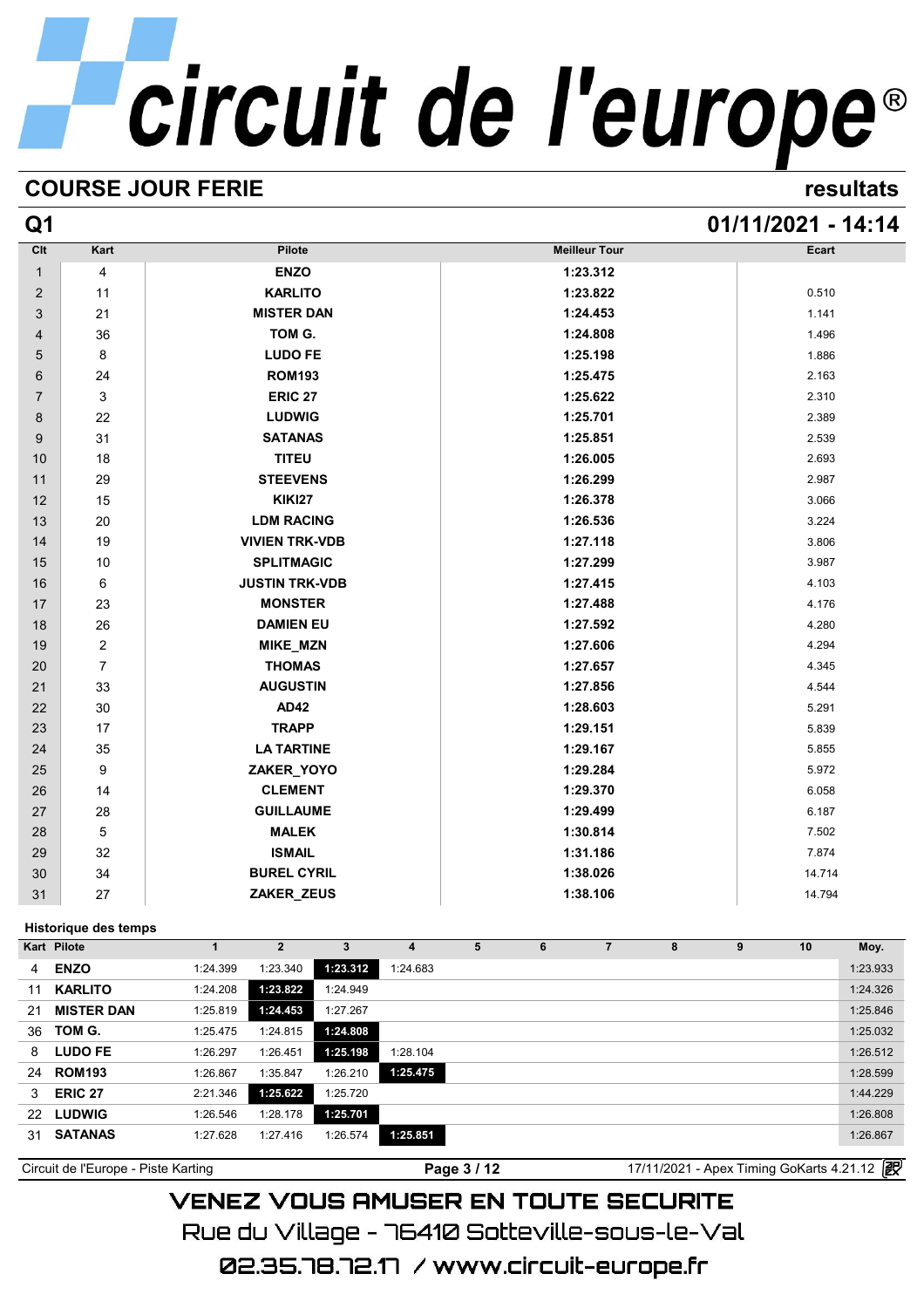# **COURSE JOUR FERIE resultats**

|    | <b>Kart Pilote</b>    | $\mathbf{1}$ | $\overline{2}$ | 3        | $\overline{\mathbf{4}}$ | 5 | 6 | $\overline{7}$ | 8 | 9 | 10 | Moy.     |
|----|-----------------------|--------------|----------------|----------|-------------------------|---|---|----------------|---|---|----|----------|
| 18 | <b>TITEU</b>          | 1:27.453     | 1:26.848       | 1:27.000 | 1:26.005                |   |   |                |   |   |    | 1:26.826 |
| 29 | <b>STEEVENS</b>       | 1:26.335     | 1:36.277       | 1:26.953 | 1:26.299                |   |   |                |   |   |    | 1:28.966 |
| 15 | <b>KIKI27</b>         | 1:26.635     | 1:26.378       | 1:26.487 | 1:28.324                |   |   |                |   |   |    | 1:26.956 |
| 20 | <b>LDM RACING</b>     | 1:26.536     | 1:26.999       | 1:26.947 | 1:26.865                |   |   |                |   |   |    | 1:26.836 |
| 19 | <b>VIVIEN TRK-VDB</b> | 1:27.118     | 1:27.400       | 1:27.344 | 1:30.248                |   |   |                |   |   |    | 1:28.027 |
| 10 | <b>SPLITMAGIC</b>     | 1:27.299     | 1:28.180       | 1:27.348 |                         |   |   |                |   |   |    | 1:27.609 |
| 6  | <b>JUSTIN TRK-VDB</b> | 1:28.881     | 1:28.700       | 1:28.570 | 1:27.415                |   |   |                |   |   |    | 1:28.391 |
| 23 | <b>MONSTER</b>        | 1:27.488     | 1:27.496       | 1:27.978 |                         |   |   |                |   |   |    | 1:27.654 |
| 26 | <b>DAMIEN EU</b>      | 1:27.845     | 1:28.359       | 1:27.854 | 1:27.592                |   |   |                |   |   |    | 1:27.912 |
| 2  | <b>MIKE_MZN</b>       | 1:30.275     | 1:28.296       | 1:27.606 |                         |   |   |                |   |   |    | 1:28.725 |
| 7  | <b>THOMAS</b>         | 1:27.657     | 1:29.219       | 1:27.919 | 1:28.682                |   |   |                |   |   |    | 1:28.369 |
| 33 | <b>AUGUSTIN</b>       | 1:28.665     | 1:28.079       | 1:28.778 | 1:27.856                |   |   |                |   |   |    | 1:28.344 |
| 30 | <b>AD42</b>           | 1:35.155     | 1:28.603       | 1:40.312 |                         |   |   |                |   |   |    | 1:34.690 |
| 17 | <b>TRAPP</b>          | 1:30.868     | 1:29.151       | 1:29.160 |                         |   |   |                |   |   |    | 1:29.726 |
| 35 | <b>LA TARTINE</b>     | 1:29.288     | 1:30.005       | 1:29.167 |                         |   |   |                |   |   |    | 1:29.486 |
| 9  | ZAKER_YOYO            | 1:29.284     | 1:30.379       | 1:30.439 | 1:29.906                |   |   |                |   |   |    | 1:30.002 |
| 14 | <b>CLEMENT</b>        | 1:29.370     | 1:31.270       | 1:30.063 | 1:29.817                |   |   |                |   |   |    | 1:30.130 |
| 28 | <b>GUILLAUME</b>      | 1:29.611     | 1:29.499       | 1:30.781 |                         |   |   |                |   |   |    | 1:29.963 |
| 5  | <b>MALEK</b>          | 1:31.119     | 1:31.124       | 1:30.814 |                         |   |   |                |   |   |    | 1:31.019 |
| 32 | <b>ISMAIL</b>         | 1:36.474     | 1:31.186       | 1:38.916 |                         |   |   |                |   |   |    | 1:35.525 |
| 34 | <b>BUREL CYRIL</b>    | 1:41.154     | 1:38.026       |          |                         |   |   |                |   |   |    | 1:39.590 |
| 27 | ZAKER_ZEUS            | 1:38.106     | 2:50.414       |          |                         |   |   |                |   |   |    | 2:14.260 |

| Circuit de l'Europe - Piste Karting |  |
|-------------------------------------|--|
|-------------------------------------|--|

**Page 4 / 12** 17/11/2021 - Apex Timing GoKarts 4.21.12

# **VENEZ VOUS AMUSER EN TOUTE SECURITE**

Rue du Village – 76410 Sotteville-sous-le-Val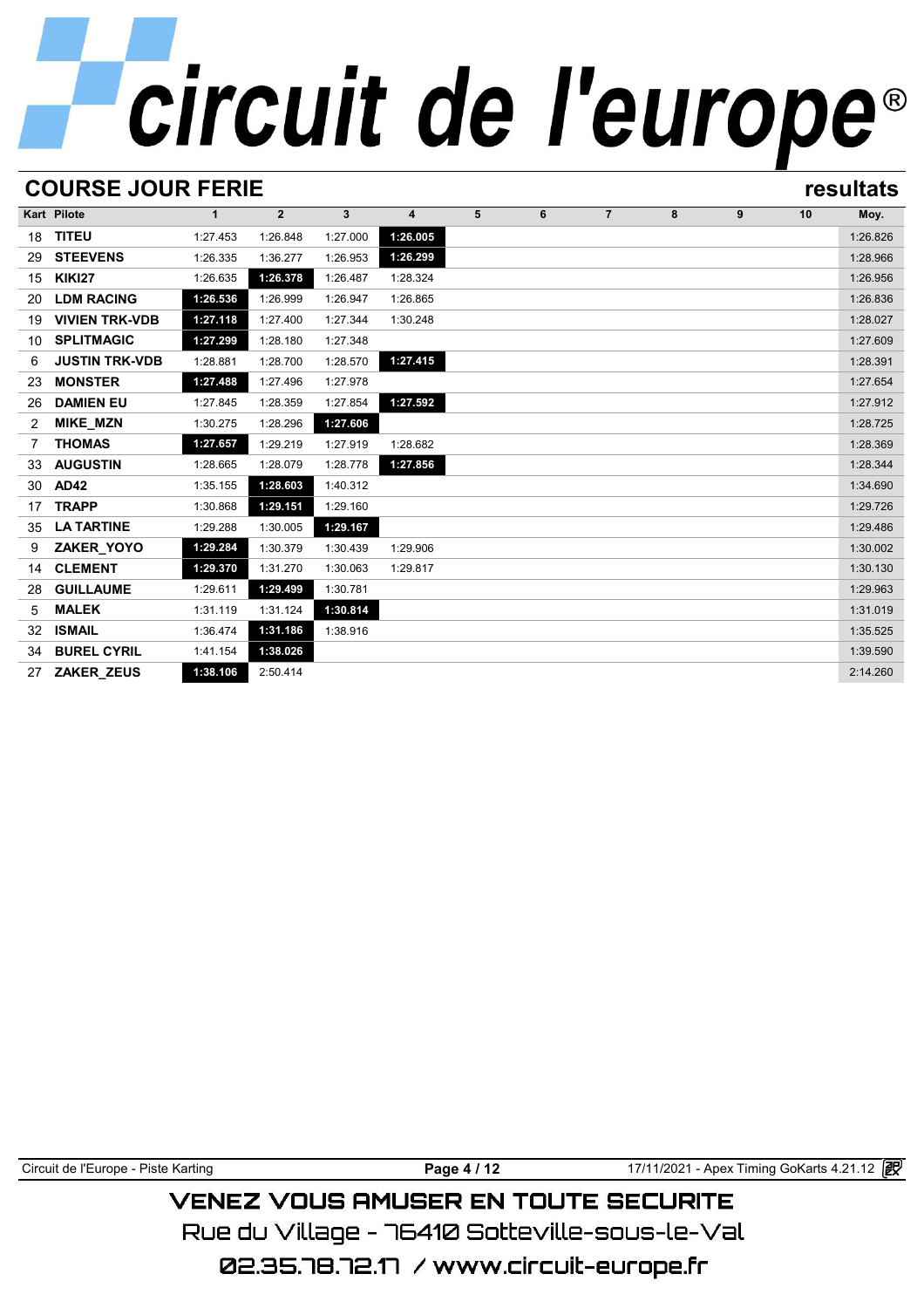# **COURSE JOUR FERIE resultats**

# **Q2 01/11/2021 - 14:28**

| Clt | Kart           | Pilote                | <b>Meilleur Tour</b> | Ecart |
|-----|----------------|-----------------------|----------------------|-------|
| 1   | 11             | <b>KARLITO</b>        | 1:23.125             |       |
| 2   | 4              | <b>ENZO</b>           | 1:23.331             | 0.206 |
| 3   | 36             | TOM G.                | 1:23.709             | 0.584 |
| 4   | 8              | <b>LUDO FE</b>        | 1:24.007             | 0.882 |
| 5   | 3              | <b>ERIC 27</b>        | 1:24.068             | 0.943 |
| 6   | 21             | <b>MISTER DAN</b>     | 1:24.626             | 1.501 |
| 7   | 24             | <b>ROM193</b>         | 1:24.632             | 1.507 |
| 8   | 15             | <b>KIKI27</b>         | 1:24.897             | 1.772 |
| 9   | 29             | <b>STEEVENS</b>       | 1:24.995             | 1.870 |
| 10  | 18             | <b>TITEU</b>          | 1:25.660             | 2.535 |
| 11  | 22             | <b>LUDWIG</b>         | 1:25.662             | 2.537 |
| 12  | 7              | <b>THOMAS</b>         | 1:25.689             | 2.564 |
| 13  | 20             | <b>LDM RACING</b>     | 1:25.801             | 2.676 |
| 14  | $\overline{2}$ | MIKE_MZN              | 1:26.204             | 3.079 |
| 15  | 31             | <b>SATANAS</b>        | 1:26.516             | 3.391 |
| 16  | 23             | <b>MONSTER</b>        | 1:26.591             | 3.466 |
| 17  | 10             | <b>SPLITMAGIC</b>     | 1:26.626             | 3.501 |
| 18  | 26             | <b>DAMIEN EU</b>      | 1:26.667             | 3.542 |
| 19  | 19             | <b>VIVIEN TRK-VDB</b> | 1:26.751             | 3.626 |
| 20  | 6              | <b>JUSTIN TRK-VDB</b> | 1:27.130             | 4.005 |
| 21  | 33             | <b>AUGUSTIN</b>       | 1:27.408             | 4.283 |

# **Historique des temps**

|    | Historique des temps  |              |                |              |          |   |   |                |   |   |    |          |
|----|-----------------------|--------------|----------------|--------------|----------|---|---|----------------|---|---|----|----------|
|    | Kart Pilote           | $\mathbf{1}$ | $\overline{2}$ | $\mathbf{3}$ | 4        | 5 | 6 | $\overline{7}$ | 8 | 9 | 10 | Moy.     |
| 11 | <b>KARLITO</b>        | 1:23.287     | 1:24.113       | 1:23.850     | 1:23.125 |   |   |                |   |   |    | 1:23.593 |
| 4  | <b>ENZO</b>           | 1:23.331     | 1:23.807       | 1:23.681     | 1:23.633 |   |   |                |   |   |    | 1:23.613 |
| 36 | TOM G.                | 1:24.065     | 1:24.049       | 1:24.587     | 1:23.709 |   |   |                |   |   |    | 1:24.102 |
| 8  | <b>LUDO FE</b>        | 1:24.077     | 1:25.153       | 1:24.670     | 1:24.007 |   |   |                |   |   |    | 1:24.476 |
| 3  | <b>ERIC 27</b>        | 1:24.890     | 1:24.363       | 1:25.354     | 1:24.068 |   |   |                |   |   |    | 1:24.668 |
| 21 | <b>MISTER DAN</b>     | 1:25.607     | 1:26.223       | 1:24.626     | 1:25.083 |   |   |                |   |   |    | 1:25.384 |
| 24 | <b>ROM193</b>         | 1:24.632     | 1:24.994       | 1:25.296     | 1:25.054 |   |   |                |   |   |    | 1:24.994 |
| 15 | <b>KIKI27</b>         | 1:26.694     | 1:26.332       | 1:26.835     | 1:24.897 |   |   |                |   |   |    | 1:26.189 |
| 29 | <b>STEEVENS</b>       | 1:25.535     | 1:24.995       | 1:25.453     | 1:25.375 |   |   |                |   |   |    | 1:25.339 |
| 18 | <b>TITEU</b>          | 1:26.351     | 1:26.405       | 1:25.786     | 1:25.660 |   |   |                |   |   |    | 1:26.050 |
| 22 | <b>LUDWIG</b>         | 1:27.199     | 1:26.413       | 1:25.662     | 1:28.593 |   |   |                |   |   |    | 1:26.966 |
| 7  | <b>THOMAS</b>         | 1:26.329     | 1:25.689       | 1:25.863     | 1:26.424 |   |   |                |   |   |    | 1:26.076 |
| 20 | <b>LDM RACING</b>     | 1:26.476     | 1:25.801       | 1:27.203     | 1:26.821 |   |   |                |   |   |    | 1:26.575 |
| 2  | <b>MIKE MZN</b>       | 1:26.654     | 1:27.028       | 1:27.020     | 1:26.204 |   |   |                |   |   |    | 1:26.726 |
| 31 | <b>SATANAS</b>        | 1:26.516     | 1:31.843       | 1:26.840     | 1:26.531 |   |   |                |   |   |    | 1:27.932 |
| 23 | <b>MONSTER</b>        | 1:26.674     | 1:31.260       | 1:27.487     | 1:26.591 |   |   |                |   |   |    | 1:28.003 |
| 10 | <b>SPLITMAGIC</b>     | 1:26.626     | 1:27.264       | 1:29.683     | 1:27.669 |   |   |                |   |   |    | 1:27.810 |
| 26 | <b>DAMIEN EU</b>      | 1:28.266     | 1:28.556       | 1:26.667     | 1:28.536 |   |   |                |   |   |    | 1:28.006 |
| 19 | <b>VIVIEN TRK-VDB</b> | 1:26.751     | 1:27.291       | 1:27.005     | 1:26.863 |   |   |                |   |   |    | 1:26.977 |

Circuit de l'Europe - Piste Karting<br> **Page 5 / 12** 17/11/2021 - Apex Timing GoKarts 4.21.12

# **VENEZ VOUS AMUSER EN TOUTE SECURITE** Rue du Village – 76410 Sotteville-sous-le-Val 02.35.78.72.17 /www.circuit-europe.fr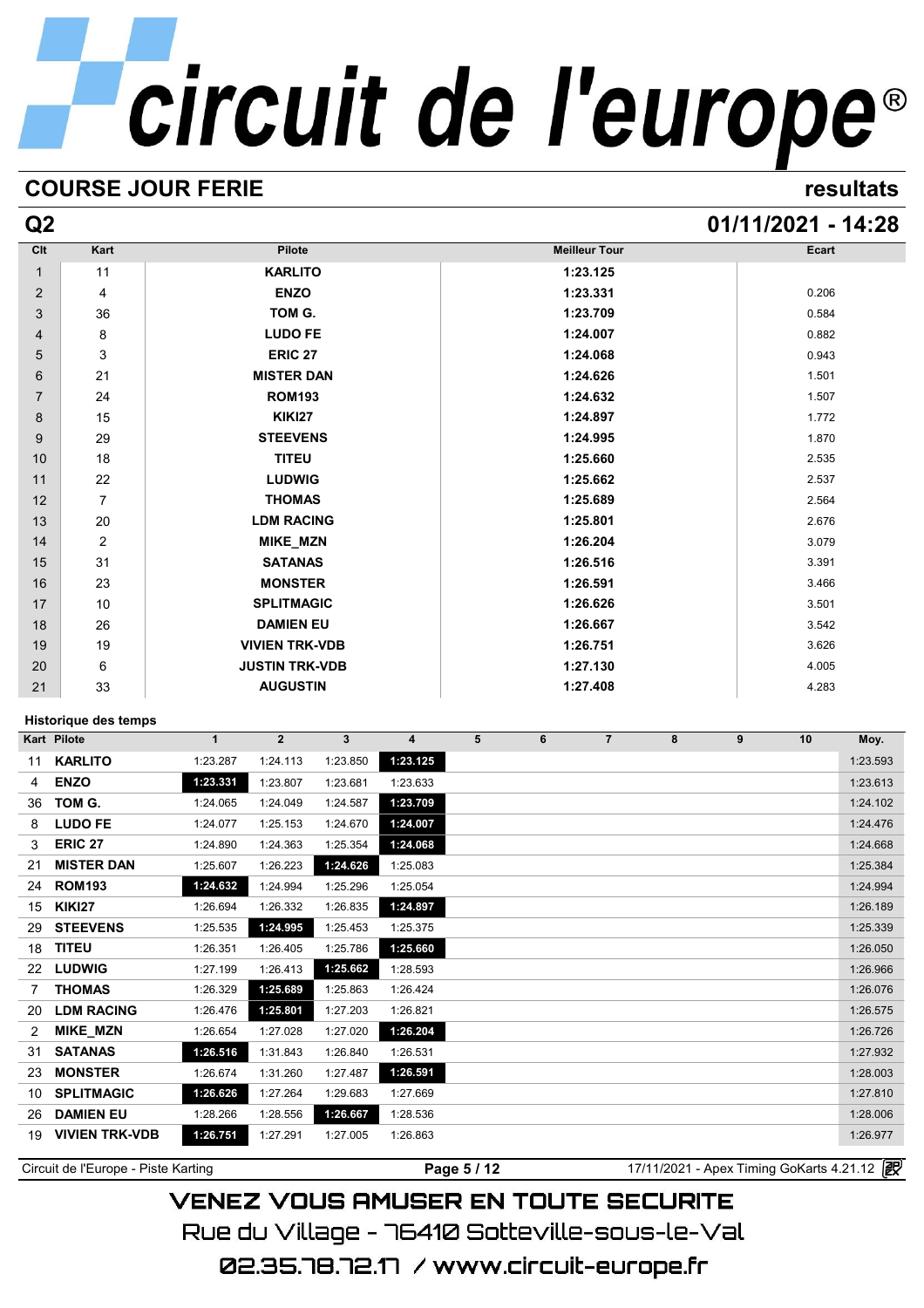| <b>COURSE JOUR FERIE</b><br>resultats |                       |          |          |          |          |  |  |  |  |  |    |          |
|---------------------------------------|-----------------------|----------|----------|----------|----------|--|--|--|--|--|----|----------|
|                                       | <b>Kart Pilote</b>    |          |          |          |          |  |  |  |  |  | 10 | Moy.     |
| 6.                                    | <b>JUSTIN TRK-VDB</b> | 1:27.130 | 1:28.094 | 1:27.662 | 1:27.177 |  |  |  |  |  |    | 1:27.515 |
| 33                                    | <b>AUGUSTIN</b>       | 1:27.801 | 1:27.638 | 1:27.580 | 1:27.408 |  |  |  |  |  |    | 1:27.606 |
|                                       |                       |          |          |          |          |  |  |  |  |  |    |          |

Circuit de l'Europe - Piste Karting **Page 6 / 12 Page 6 / 12** 17/11/2021 - Apex Timing GoKarts 4.21.12 **图** 

**VENEZ VOUS AMUSER EN TOUTE SECURITE** 

Rue du Village – 76410 Sotteville-sous-le-Val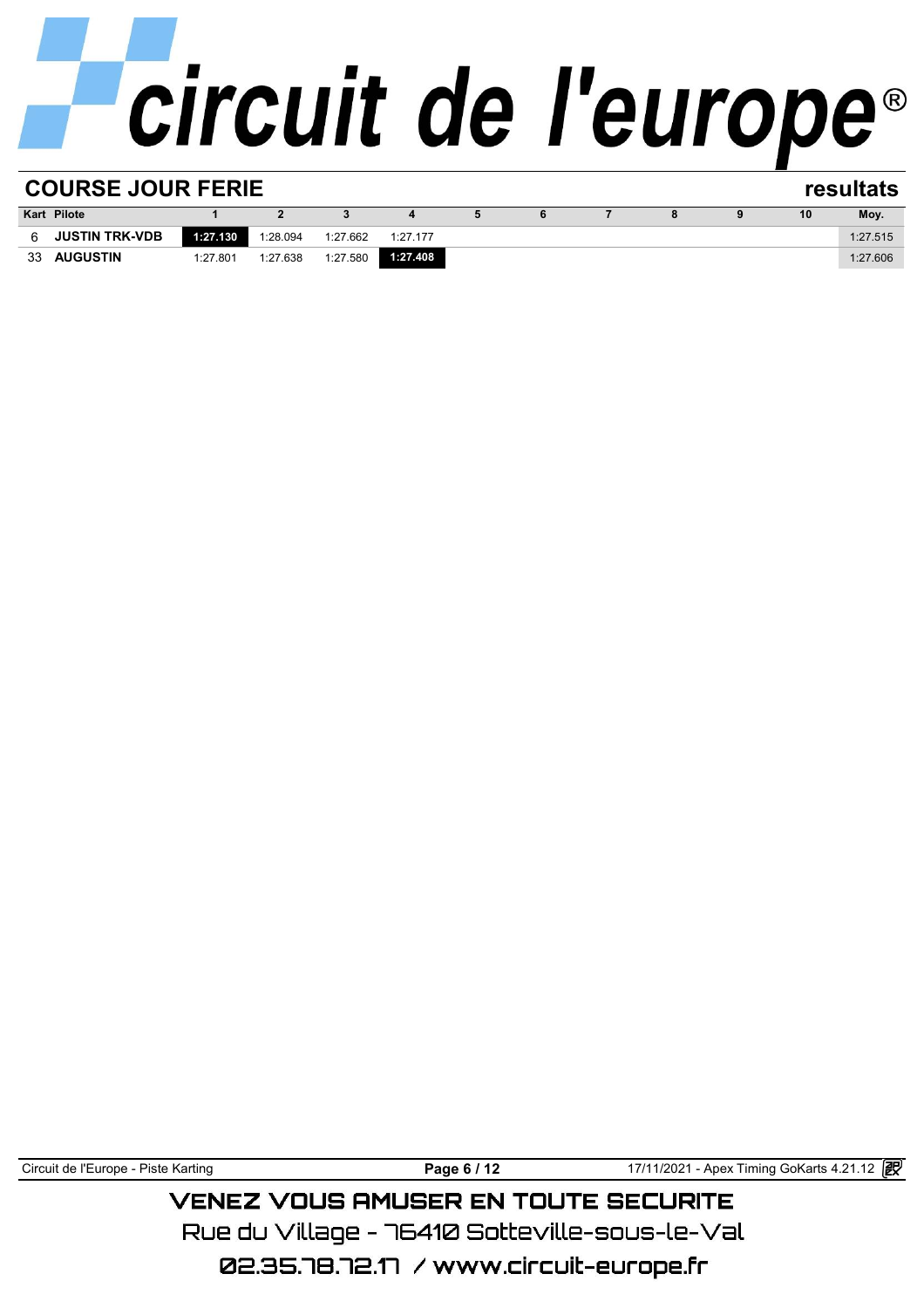# **COURSE JOUR FERIE resultats**

# **Q3 01/11/2021 - 14:39**

| Clt            | Kart                 | Pilote            | <b>Meilleur Tour</b> | Ecart |
|----------------|----------------------|-------------------|----------------------|-------|
| 1              | 11                   | <b>KARLITO</b>    | 1:22.644             |       |
| 2              | 4                    | <b>ENZO</b>       | 1:22.823             | 0.179 |
| 3              | 8                    | <b>LUDO FE</b>    | 1:23.657             | 1.013 |
| $\overline{4}$ | 36                   | TOM G.            | 1:23.727             | 1.083 |
| 5              | 29                   | <b>STEEVENS</b>   | 1:24.369             | 1.725 |
| 6              | 3                    | <b>ERIC 27</b>    | 1:24.450             | 1.806 |
| $\overline{7}$ | 21                   | <b>MISTER DAN</b> | 1:24.932             | 2.288 |
| 8              | 15                   | <b>KIKI27</b>     | 1:25.068             | 2.424 |
| 9              | 24                   | <b>ROM193</b>     | 1:25.068             | 2.424 |
| 10             | 22                   | <b>LUDWIG</b>     | 1:25.346             | 2.702 |
| 11             | 18                   | <b>TITEU</b>      | 1:25.706             | 3.062 |
|                | Historiaus des temps |                   |                      |       |

# **Historique des temps**

|                | <b>Historique des temps</b> |          |              |          |   |   |   |                |   |   |                 |          |
|----------------|-----------------------------|----------|--------------|----------|---|---|---|----------------|---|---|-----------------|----------|
|                | Kart Pilote                 | 1        | $\mathbf{2}$ | 3        | 4 | 5 | 6 | $\overline{7}$ | 8 | 9 | 10 <sup>1</sup> | Moy.     |
| 11             | <b>KARLITO</b>              | 1:24.539 | 1:22.787     | 1:22.644 |   |   |   |                |   |   |                 | 1:23.323 |
| $\overline{4}$ | <b>ENZO</b>                 | 1:23.390 | 1:22.823     | 1:23.766 |   |   |   |                |   |   |                 | 1:23.326 |
| 8              | <b>LUDO FE</b>              | 1:24.195 | 1:23.657     | 1:24.009 |   |   |   |                |   |   |                 | 1:23.953 |
| 36             | TOM G.                      | 1:23.853 | 1:23.735     | 1:23.727 |   |   |   |                |   |   |                 | 1:23.771 |
| 29             | <b>STEEVENS</b>             | 1:25.951 | 1:25.080     | 1:24.369 |   |   |   |                |   |   |                 | 1:25.133 |
| 3              | <b>ERIC 27</b>              | 1:24.753 | 1:24.959     | 1:24.450 |   |   |   |                |   |   |                 | 1:24.720 |
| 21             | <b>MISTER DAN</b>           | 1:26.029 | 1:25.100     | 1:24.932 |   |   |   |                |   |   |                 | 1:25.353 |
| 15             | <b>KIKI27</b>               | 1:27.356 | 1:25.068     | 1:25.753 |   |   |   |                |   |   |                 | 1:26.059 |
| 24             | <b>ROM193</b>               | 1:30.901 | 1:26.140     | 1:25.068 |   |   |   |                |   |   |                 | 1:27.369 |
| 22             | <b>LUDWIG</b>               | 1:25.839 | 1:25.633     | 1:25.346 |   |   |   |                |   |   |                 | 1:25.606 |
| 18             | <b>TITEU</b>                | 1:26.044 | 1:25.706     | 1:25.750 |   |   |   |                |   |   |                 | 1:25.833 |

| Circuit de l'Europe - Piste Karting | Page 7 / 12 | 17/11/2021 - Apex Timing GoKarts 4.21.12 2 |  |  |  |  |  |  |  |  |
|-------------------------------------|-------------|--------------------------------------------|--|--|--|--|--|--|--|--|
| VENEZ VOUS AMUSER EN TOUTE SECURITE |             |                                            |  |  |  |  |  |  |  |  |

Rue du Village – 76410 Sotteville-sous-le-Val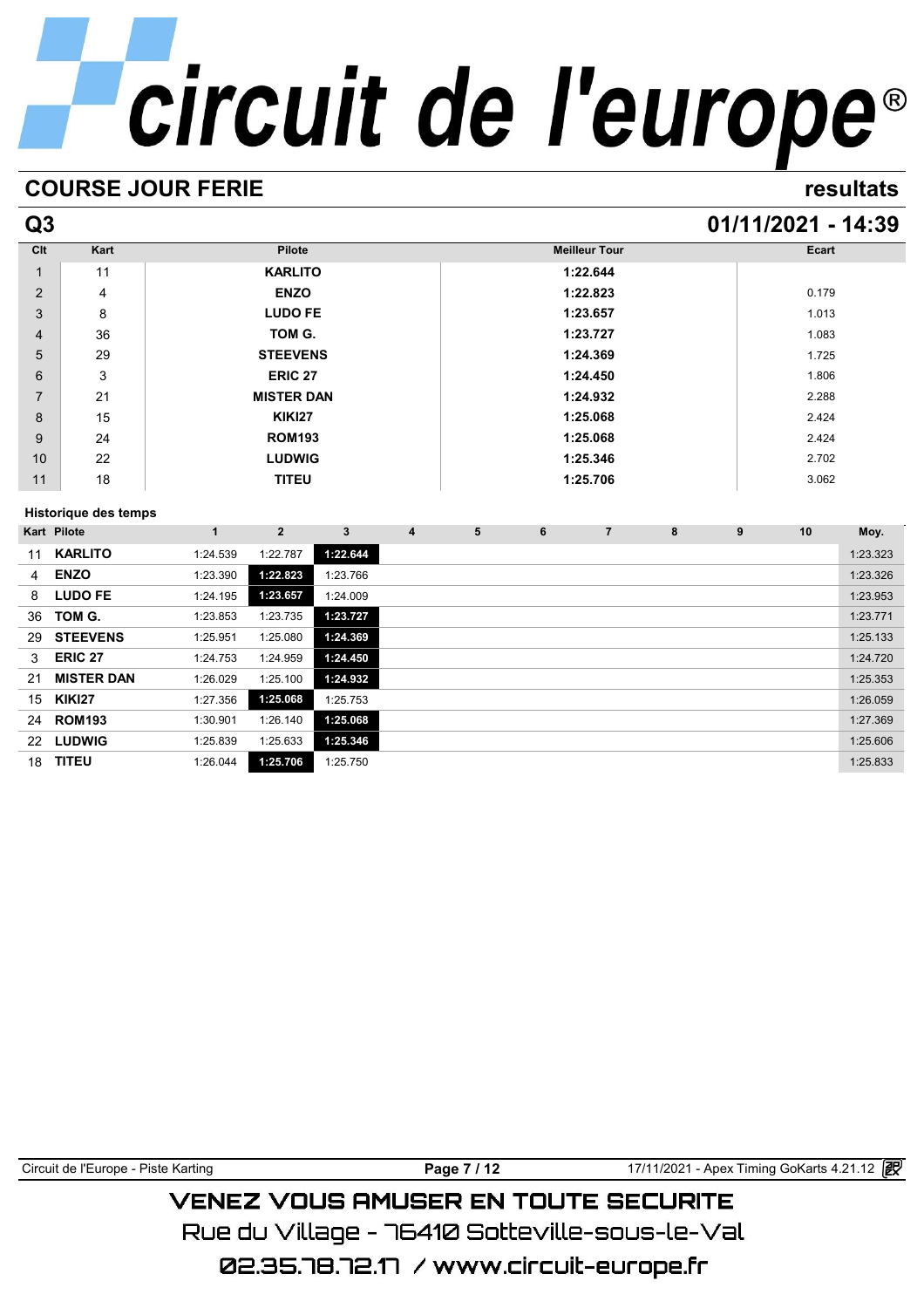# **COURSE JOUR FERIE resultats**

# **RESULTATS QUALIF**

| Clt            | Pilote                | Q <sub>1</sub> | Q2    | Q <sub>3</sub> | <b>Points</b> |
|----------------|-----------------------|----------------|-------|----------------|---------------|
| $\mathbf{1}$   | <b>KARLITO</b>        | 9998           | 99999 | 999999         | 1109996       |
| 2              | <b>ENZO</b>           | 9999           | 99998 | 999998         | 1109995       |
| 3              | TOM G.                | 9996           | 99997 | 999996         | 1109989       |
| $\overline{4}$ | <b>LUDO FE</b>        | 9995           | 99996 | 999997         | 1109988       |
| 5              | <b>MISTER DAN</b>     | 9997           | 99994 | 999993         | 1109984       |
| 6              | <b>ERIC 27</b>        | 9993           | 99995 | 999994         | 1109982       |
| $\overline{7}$ | <b>ROM193</b>         | 9994           | 99993 | 999991         | 1109978       |
| 8              | <b>STEEVENS</b>       | 9989           | 99991 | 999995         | 1109975       |
| 9              | <b>KIKI27</b>         | 9988           | 99992 | 999992         | 1109972       |
| 10             | <b>LUDWIG</b>         | 9992           | 99989 | 999990         | 1109971       |
| 11             | <b>TITEU</b>          | 9990           | 99990 | 999989         | 1109969       |
| 12             | <b>SATANAS</b>        | 9991           | 99985 |                | 109976        |
| 13             | <b>LDM RACING</b>     | 9987           | 99987 |                | 109974        |
| 14             | <b>THOMAS</b>         | 9980           | 99988 |                | 109968        |
| 15             | <b>SPLITMAGIC</b>     | 9985           | 99983 |                | 109968        |
| 16             | MIKE_MZN              | 9981           | 99986 |                | 109967        |
| 16             | <b>VIVIEN TRK-VDB</b> | 9986           | 99981 |                | 109967        |
| 18             | <b>MONSTER</b>        | 9983           | 99984 |                | 109967        |
| 19             | <b>JUSTIN TRK-VDB</b> | 9984           | 99980 |                | 109964        |
| 20             | <b>DAMIEN EU</b>      | 9982           | 99982 |                | 109964        |
| 21             | <b>AUGUSTIN</b>       | 9979           | 99979 |                | 109958        |
| 22             | <b>AD42</b>           | 9978           |       |                | 9978          |
| 23             | <b>TRAPP</b>          | 9977           |       |                | 9977          |
| 24             | <b>LA TARTINE</b>     | 9976           |       |                | 9976          |
| 25             | ZAKER_YOYO            | 9975           |       |                | 9975          |
| 26             | <b>CLEMENT</b>        | 9974           |       |                | 9974          |
| 27             | <b>GUILLAUME</b>      | 9973           |       |                | 9973          |
| 28             | <b>MALEK</b>          | 9972           |       |                | 9972          |
| 29             | <b>ISMAIL</b>         | 9971           |       |                | 9971          |
| 30             | <b>BUREL CYRIL</b>    | 9970           |       |                | 9970          |
| 31             | ZAKER_ZEUS            | 9969           |       |                | 9969          |

# Circuit de l'Europe - Piste Karting **Page 8 / 12** 17/11/2021 - Apex Timing GoKarts 4.21.12 **VENEZ VOUS AMUSER EN TOUTE SECURITE** Rue du Village – 76410 Sotteville-sous-le-Val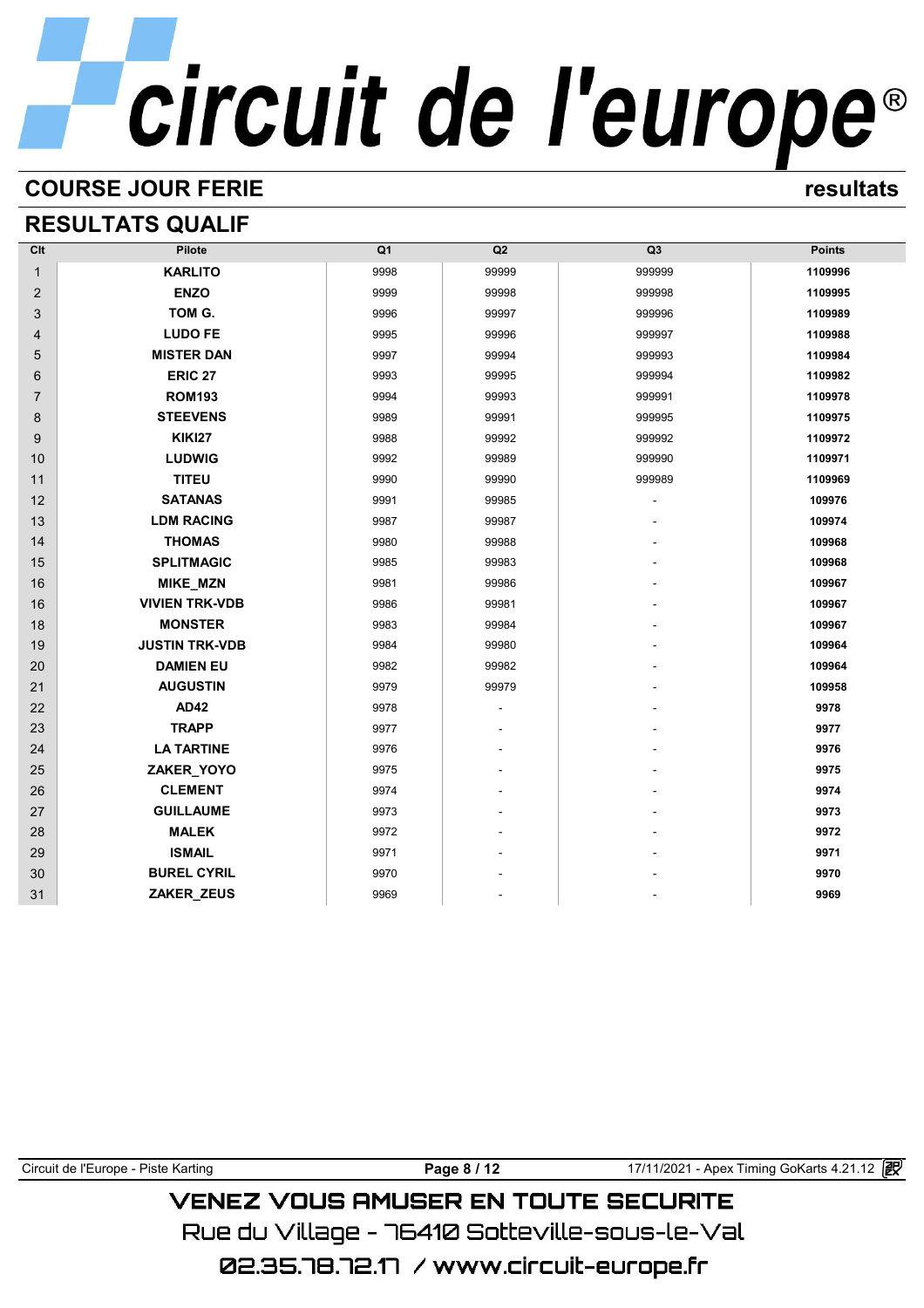# **COURSE JOUR FERIE resultats**

# **COURSE 01/11/2021 - 15:14**

| Kart           |             |                                               | Pilote        |          |                                                                                                                                                                                                                                                                                                                                                                                                                                                                                            |          |    |              | Ecart                                                                                 |                                                                                                                                                                                                                                                                                                                                  |          | <b>Meilleur Tour</b>                                                                                                                                                                                                                                                                               |          |
|----------------|-------------|-----------------------------------------------|---------------|----------|--------------------------------------------------------------------------------------------------------------------------------------------------------------------------------------------------------------------------------------------------------------------------------------------------------------------------------------------------------------------------------------------------------------------------------------------------------------------------------------------|----------|----|--------------|---------------------------------------------------------------------------------------|----------------------------------------------------------------------------------------------------------------------------------------------------------------------------------------------------------------------------------------------------------------------------------------------------------------------------------|----------|----------------------------------------------------------------------------------------------------------------------------------------------------------------------------------------------------------------------------------------------------------------------------------------------------|----------|
| 4              |             |                                               | <b>ENZO</b>   |          |                                                                                                                                                                                                                                                                                                                                                                                                                                                                                            |          | 36 |              |                                                                                       |                                                                                                                                                                                                                                                                                                                                  |          | 1:10.572                                                                                                                                                                                                                                                                                           |          |
| 11             |             |                                               |               |          |                                                                                                                                                                                                                                                                                                                                                                                                                                                                                            |          | 36 |              |                                                                                       |                                                                                                                                                                                                                                                                                                                                  |          | 1:11.470                                                                                                                                                                                                                                                                                           |          |
| 36             |             |                                               |               |          |                                                                                                                                                                                                                                                                                                                                                                                                                                                                                            |          | 36 |              |                                                                                       |                                                                                                                                                                                                                                                                                                                                  |          | 1:11.063                                                                                                                                                                                                                                                                                           |          |
| 3              |             |                                               |               |          |                                                                                                                                                                                                                                                                                                                                                                                                                                                                                            |          | 36 |              |                                                                                       |                                                                                                                                                                                                                                                                                                                                  |          | 1:11.305                                                                                                                                                                                                                                                                                           |          |
| 8              |             |                                               |               |          |                                                                                                                                                                                                                                                                                                                                                                                                                                                                                            |          | 36 |              |                                                                                       |                                                                                                                                                                                                                                                                                                                                  |          | 1:11.993                                                                                                                                                                                                                                                                                           |          |
| 24             |             |                                               |               |          |                                                                                                                                                                                                                                                                                                                                                                                                                                                                                            |          | 36 |              |                                                                                       |                                                                                                                                                                                                                                                                                                                                  |          | 1:12.067                                                                                                                                                                                                                                                                                           |          |
| 20             |             |                                               |               |          |                                                                                                                                                                                                                                                                                                                                                                                                                                                                                            |          | 36 |              |                                                                                       |                                                                                                                                                                                                                                                                                                                                  |          | 1:12.009                                                                                                                                                                                                                                                                                           |          |
| $\overline{7}$ |             |                                               |               |          |                                                                                                                                                                                                                                                                                                                                                                                                                                                                                            |          | 36 |              |                                                                                       |                                                                                                                                                                                                                                                                                                                                  |          | 1:12.158                                                                                                                                                                                                                                                                                           |          |
| 31             |             |                                               |               |          |                                                                                                                                                                                                                                                                                                                                                                                                                                                                                            |          | 36 |              |                                                                                       |                                                                                                                                                                                                                                                                                                                                  |          | 1:11.943                                                                                                                                                                                                                                                                                           |          |
| 18             |             |                                               | <b>TITEU</b>  |          |                                                                                                                                                                                                                                                                                                                                                                                                                                                                                            |          | 36 |              |                                                                                       |                                                                                                                                                                                                                                                                                                                                  |          | 1:11.798                                                                                                                                                                                                                                                                                           |          |
| 21             |             |                                               |               |          |                                                                                                                                                                                                                                                                                                                                                                                                                                                                                            |          | 36 |              |                                                                                       |                                                                                                                                                                                                                                                                                                                                  |          | 1:12.271                                                                                                                                                                                                                                                                                           |          |
| 29             |             |                                               |               |          |                                                                                                                                                                                                                                                                                                                                                                                                                                                                                            |          | 35 |              |                                                                                       |                                                                                                                                                                                                                                                                                                                                  |          | 1:12.791                                                                                                                                                                                                                                                                                           |          |
| 22             |             |                                               |               |          |                                                                                                                                                                                                                                                                                                                                                                                                                                                                                            |          | 35 |              |                                                                                       |                                                                                                                                                                                                                                                                                                                                  |          | 1:12.379                                                                                                                                                                                                                                                                                           |          |
| 15             |             |                                               | <b>KIKI27</b> |          |                                                                                                                                                                                                                                                                                                                                                                                                                                                                                            |          | 35 |              |                                                                                       |                                                                                                                                                                                                                                                                                                                                  |          | 1:12.350                                                                                                                                                                                                                                                                                           |          |
| 6              |             |                                               |               |          |                                                                                                                                                                                                                                                                                                                                                                                                                                                                                            |          | 35 |              |                                                                                       |                                                                                                                                                                                                                                                                                                                                  |          | 1:12.747                                                                                                                                                                                                                                                                                           |          |
| 10             |             |                                               |               |          |                                                                                                                                                                                                                                                                                                                                                                                                                                                                                            |          | 35 |              |                                                                                       |                                                                                                                                                                                                                                                                                                                                  |          | 1:11.683                                                                                                                                                                                                                                                                                           |          |
| 19             |             |                                               |               |          |                                                                                                                                                                                                                                                                                                                                                                                                                                                                                            |          | 35 |              |                                                                                       |                                                                                                                                                                                                                                                                                                                                  |          | 1:12.636                                                                                                                                                                                                                                                                                           |          |
| 2              |             |                                               |               |          |                                                                                                                                                                                                                                                                                                                                                                                                                                                                                            |          | 35 |              |                                                                                       |                                                                                                                                                                                                                                                                                                                                  |          | 1:12.982                                                                                                                                                                                                                                                                                           |          |
| 23             |             |                                               |               |          |                                                                                                                                                                                                                                                                                                                                                                                                                                                                                            |          | 35 |              |                                                                                       |                                                                                                                                                                                                                                                                                                                                  |          | 1:12.655                                                                                                                                                                                                                                                                                           |          |
| 33             |             |                                               |               |          |                                                                                                                                                                                                                                                                                                                                                                                                                                                                                            |          | 35 |              |                                                                                       |                                                                                                                                                                                                                                                                                                                                  |          | 1:12.576                                                                                                                                                                                                                                                                                           |          |
| 26             |             |                                               |               |          |                                                                                                                                                                                                                                                                                                                                                                                                                                                                                            |          | 34 |              |                                                                                       |                                                                                                                                                                                                                                                                                                                                  |          | 1:14.031                                                                                                                                                                                                                                                                                           |          |
| 35             |             |                                               |               |          |                                                                                                                                                                                                                                                                                                                                                                                                                                                                                            |          | 34 |              |                                                                                       |                                                                                                                                                                                                                                                                                                                                  |          | 1:14.029                                                                                                                                                                                                                                                                                           |          |
| 14             |             |                                               |               |          |                                                                                                                                                                                                                                                                                                                                                                                                                                                                                            |          | 34 |              |                                                                                       |                                                                                                                                                                                                                                                                                                                                  |          | 1:13.611                                                                                                                                                                                                                                                                                           |          |
| 28             |             |                                               |               |          |                                                                                                                                                                                                                                                                                                                                                                                                                                                                                            |          | 34 |              |                                                                                       |                                                                                                                                                                                                                                                                                                                                  |          | 1:15.977                                                                                                                                                                                                                                                                                           |          |
| 5              |             |                                               |               |          |                                                                                                                                                                                                                                                                                                                                                                                                                                                                                            |          | 34 |              |                                                                                       |                                                                                                                                                                                                                                                                                                                                  |          | 1:15.526                                                                                                                                                                                                                                                                                           |          |
| 32             |             |                                               | <b>ISMAIL</b> |          |                                                                                                                                                                                                                                                                                                                                                                                                                                                                                            |          | 34 |              |                                                                                       |                                                                                                                                                                                                                                                                                                                                  |          | 1:14.089                                                                                                                                                                                                                                                                                           |          |
| 17             |             |                                               | <b>TRAPP</b>  |          |                                                                                                                                                                                                                                                                                                                                                                                                                                                                                            |          | 34 |              |                                                                                       |                                                                                                                                                                                                                                                                                                                                  |          | 1:16.219                                                                                                                                                                                                                                                                                           |          |
| 9              |             |                                               |               |          |                                                                                                                                                                                                                                                                                                                                                                                                                                                                                            |          | 33 |              |                                                                                       |                                                                                                                                                                                                                                                                                                                                  |          | 1:15.599                                                                                                                                                                                                                                                                                           |          |
| 30             |             |                                               | <b>AD42</b>   |          |                                                                                                                                                                                                                                                                                                                                                                                                                                                                                            |          | 33 |              |                                                                                       |                                                                                                                                                                                                                                                                                                                                  |          | 1:16.824                                                                                                                                                                                                                                                                                           |          |
| 34             |             |                                               |               |          |                                                                                                                                                                                                                                                                                                                                                                                                                                                                                            |          | 32 |              |                                                                                       |                                                                                                                                                                                                                                                                                                                                  |          | 1:17.004                                                                                                                                                                                                                                                                                           |          |
| 27             |             |                                               |               |          |                                                                                                                                                                                                                                                                                                                                                                                                                                                                                            |          | 24 |              |                                                                                       |                                                                                                                                                                                                                                                                                                                                  |          | 1:24.951                                                                                                                                                                                                                                                                                           |          |
|                |             |                                               |               |          |                                                                                                                                                                                                                                                                                                                                                                                                                                                                                            |          |    |              |                                                                                       |                                                                                                                                                                                                                                                                                                                                  |          |                                                                                                                                                                                                                                                                                                    |          |
|                |             | $\mathbf 1$                                   | $\mathbf{2}$  | 3        | $\overline{\mathbf{4}}$                                                                                                                                                                                                                                                                                                                                                                                                                                                                    | 5        |    |              | $\overline{7}$                                                                        | 8                                                                                                                                                                                                                                                                                                                                | 9        | 10                                                                                                                                                                                                                                                                                                 | Moy.     |
| <b>ENZO</b>    |             | 1:24.292                                      | 1:21.613      | 1:21.453 | 1:21.368                                                                                                                                                                                                                                                                                                                                                                                                                                                                                   | 1:21.698 |    |              | 1:21.048                                                                              | 1:20.505                                                                                                                                                                                                                                                                                                                         | 1:20.852 | 1:20.061                                                                                                                                                                                                                                                                                           | 1:16.469 |
|                |             | 1:19.523                                      | 1:19.854      | 1:19.098 | 1:18.092                                                                                                                                                                                                                                                                                                                                                                                                                                                                                   | 1:17.974 |    |              | 1:15.796                                                                              | 1:15.533                                                                                                                                                                                                                                                                                                                         | 1:15.703 | 1:14.098                                                                                                                                                                                                                                                                                           |          |
|                |             | 1:15.036                                      | 1:14.125      | 1:14.060 | 1:13.615                                                                                                                                                                                                                                                                                                                                                                                                                                                                                   | 1:13.025 |    |              | 1:15.239                                                                              | 1:11.836                                                                                                                                                                                                                                                                                                                         | 1:11.656 | 1:12.196                                                                                                                                                                                                                                                                                           |          |
|                |             | 1:11.928                                      | 1:11.660      | 1:11.345 | 1:10.572                                                                                                                                                                                                                                                                                                                                                                                                                                                                                   | 1:12.780 |    |              |                                                                                       |                                                                                                                                                                                                                                                                                                                                  |          |                                                                                                                                                                                                                                                                                                    |          |
|                |             | 1:27.091                                      | 1:23.531      | 1:22.573 | 1:21.850                                                                                                                                                                                                                                                                                                                                                                                                                                                                                   | 1:21.770 |    |              | 1:22.497                                                                              | 1:21.326                                                                                                                                                                                                                                                                                                                         | 1:21.561 | 1:21.065                                                                                                                                                                                                                                                                                           | 1:17.124 |
|                |             | 1:20.103                                      | 1:19.556      |          | 1:19.606                                                                                                                                                                                                                                                                                                                                                                                                                                                                                   | 1:21.725 |    |              | 1:16.539                                                                              | 1:15.785                                                                                                                                                                                                                                                                                                                         | 1:15.958 | 1:14.795                                                                                                                                                                                                                                                                                           |          |
|                |             | 1:13.773                                      | 1:13.060      | 1:12.530 | 1:15.526                                                                                                                                                                                                                                                                                                                                                                                                                                                                                   | 1:12.109 |    |              | 1:14.188                                                                              | 1:11.470                                                                                                                                                                                                                                                                                                                         | 1:12.082 | 1:14.721                                                                                                                                                                                                                                                                                           |          |
|                |             |                                               |               |          |                                                                                                                                                                                                                                                                                                                                                                                                                                                                                            |          |    |              |                                                                                       |                                                                                                                                                                                                                                                                                                                                  |          |                                                                                                                                                                                                                                                                                                    |          |
|                |             | 1:11.525                                      | 1:12.336      | 1:11.597 | 1:12.772                                                                                                                                                                                                                                                                                                                                                                                                                                                                                   | 1:13.510 |    | 1:11.537     |                                                                                       |                                                                                                                                                                                                                                                                                                                                  |          |                                                                                                                                                                                                                                                                                                    |          |
| 11             | Kart Pilote | <b>Historique des temps</b><br><b>KARLITO</b> |               |          | <b>KARLITO</b><br>TOM G.<br><b>ERIC 27</b><br><b>LUDO FE</b><br><b>ROM193</b><br><b>LDM RACING</b><br><b>THOMAS</b><br><b>SATANAS</b><br><b>MISTER DAN</b><br><b>STEEVENS</b><br><b>LUDWIG</b><br><b>JUSTIN TRK-VDB</b><br><b>SPLITMAGIC</b><br><b>VIVIEN TRK-VDB</b><br><b>MIKE_MZN</b><br><b>MONSTER</b><br><b>AUGUSTIN</b><br><b>DAMIEN EU</b><br><b>LA TARTINE</b><br><b>CLEMENT</b><br><b>GUILLAUME</b><br><b>MALEK</b><br>ZAKER_YOYO<br><b>BUREL CYRIL</b><br>ZAKER_ZEUS<br>1:22.284 |          |    | <b>Tours</b> | 6<br>1:20.877<br>1:17.336<br>1:14.460<br>1:12.591<br>1:21.909<br>1:19.021<br>1:13.183 | 23.734<br>26.716<br>31.296<br>47.819<br>1:00.550<br>1:03.545<br>1:10.478<br>1:14.615<br>1:15.146<br>1:16.970<br>1 Tour<br>1 Tour<br>1 Tour<br>1 Tour<br>1 Tour<br>1 Tour<br>1 Tour<br>1 Tour<br>1 Tour<br>2 Tours<br>2 Tours<br>2 Tours<br>2 Tours<br>2 Tours<br>2 Tours<br>2 Tours<br>3 Tours<br>3 Tours<br>4 Tours<br>12 Tours |          | Interv.<br>23.734<br>2.982<br>4.580<br>16.523<br>12.731<br>2.995<br>6.933<br>4.137<br>0.531<br>1.824<br>1 Tour<br>3.817<br>8.732<br>0.814<br>8.639<br>1.610<br>0.586<br>0.216<br>20.615<br>1 Tour<br>32.074<br>3.986<br>6.708<br>2.569<br>15.280<br>8.001<br>1 Tour<br>14.806<br>1 Tour<br>8 Tours |          |

**VENEZ VOUS AMUSER EN TOUTE SECURITE** Rue du Village – 76410 Sotteville-sous-le-Val 02.35.78.72.17 / www.circuit-europe.fr

Circuit de l'Europe - Piste Karting **Page 9 / 12** 17/11/2021 - Apex Timing GoKarts 4.21.12 **P**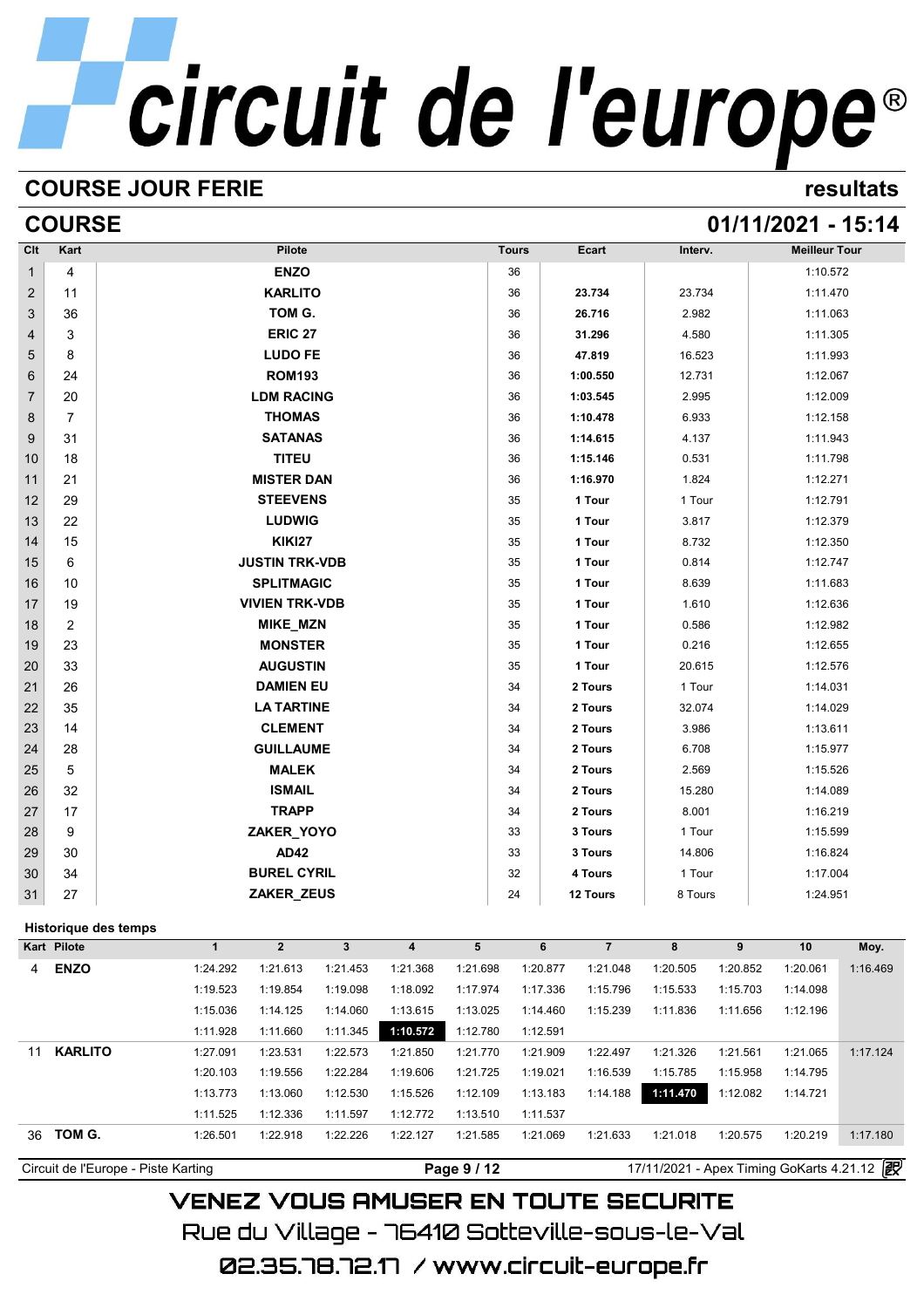|              | <b>COURSE JOUR FERIE</b><br>resultats |              |              |              |                         |              |          |                |                                            |          |          |          |  |  |
|--------------|---------------------------------------|--------------|--------------|--------------|-------------------------|--------------|----------|----------------|--------------------------------------------|----------|----------|----------|--|--|
|              | Kart Pilote                           | $\mathbf{1}$ | $\mathbf{2}$ | $\mathbf{3}$ | $\overline{\mathbf{4}}$ | 5            | 6        | $\overline{7}$ | 8                                          | 9        | 10       | Moy.     |  |  |
|              |                                       | 1:19.905     | 1:20.702     | 1:21.150     | 1:19.835                | 1:18.676     | 1:18.140 | 1:16.666       | 1:15.778                                   | 1:15.508 | 1:13.780 |          |  |  |
|              |                                       | 1:14.442     | 1:14.036     | 1:15.906     | 1:12.986                | 1:12.754     | 1:13.358 | 1:13.354       | 1:12.119                                   | 1:12.729 | 1:11.980 |          |  |  |
|              |                                       | 1:11.063     | 1:11.208     | 1:12.051     | 1:12.169                | 1:11.696     | 1:26.619 |                |                                            |          |          |          |  |  |
| 3            | <b>ERIC 27</b>                        | 1:26.838     | 1:23.795     | 1:23.643     | 1:23.608                | 1:23.365     | 1:22.811 | 1:22.096       | 1:21.872                                   | 1:22.723 | 1:21.632 | 1:17.297 |  |  |
|              |                                       | 1:20.260     | 1:20.084     | 1:20.121     | 1:19.403                | 1:18.767     | 1:18.745 | 1:17.456       | 1:15.772                                   | 1:16.284 | 1:16.688 |          |  |  |
|              |                                       | 1:14.567     | 1:14.245     | 1:12.685     | 1:12.849                | 1:13.167     | 1:12.649 | 1:13.954       | 1:14.364                                   | 1:13.207 | 1:11.961 |          |  |  |
|              |                                       | 1:11.681     | 1:15.117     | 1:11.466     | 1:12.148                | 1:11.305     | 1:11.386 |                |                                            |          |          |          |  |  |
| 8            | <b>LUDO FE</b>                        | 1:26.301     | 1:23.200     | 1:21.976     | 1:23.228                | 1:21.854     | 1:21.300 | 1:21.727       | 1:22.093                                   | 1:21.529 | 1:21.603 | 1:17.773 |  |  |
|              |                                       | 1:20.643     | 1:19.739     | 1:21.382     | 1:20.305                | 1:20.992     | 1:20.944 | 1:17.510       | 1:17.341                                   | 1:16.587 | 1:16.656 |          |  |  |
|              |                                       | 1:14.573     | 1:16.839     | 1:14.473     | 1:13.196                | 1:13.270     | 1:13.657 | 1:14.316       | 1:14.383                                   | 1:15.122 | 1:12.990 |          |  |  |
|              |                                       | 1:12.411     | 1:13.713     | 1:13.676     | 1:11.993                | 1:13.643     | 1:14.674 |                |                                            |          |          |          |  |  |
| 24           | <b>ROM193</b>                         | 1:26.283     | 1:23.782     | 1:23.744     | 1:23.290                | 1:23.861     | 1:22.468 | 1:22.637       | 1:22.043                                   | 1:21.916 | 1:21.975 | 1:18.082 |  |  |
|              |                                       | 1:21.004     | 1:20.718     | 1:19.549     | 1:20.178                | 1:20.030     | 1:18.489 | 1:20.590       | 1:18.034                                   | 1:19.305 | 1:16.004 |          |  |  |
|              |                                       | 1:16.248     | 1:14.496     | 1:13.843     | 1:14.415                | 1:14.105     | 1:13.220 | 1:13.049       | 1:14.634                                   | 1:12.761 | 1:19.145 |          |  |  |
|              |                                       | 1:12.799     | 1:14.588     | 1:13.475     | 1:13.688                | 1:12.067     | 1:12.539 |                |                                            |          |          |          |  |  |
| 20           | <b>LDM RACING</b>                     | 1:28.994     | 1:25.258     | 1:24.917     | 1:24.220                | 1:24.543     | 1:24.141 | 1:24.047       | 1:22.802                                   | 1:24.277 | 1:21.627 | 1:18.134 |  |  |
|              |                                       | 1:21.989     | 1:22.162     | 1:20.489     | 1:19.862                | 1:18.447     | 1:17.974 | 1:17.581       | 1:17.305                                   | 1:19.013 | 1:16.896 |          |  |  |
|              |                                       | 1:15.082     | 1:15.359     | 1:14.085     | 1:13.017                | 1:15.729     | 1:13.079 | 1:13.611       | 1:12.770                                   | 1:13.233 | 1:13.171 |          |  |  |
|              |                                       | 1:12.729     | 1:13.706     | 1:13.519     | 1:12.855                | 1:12.344     | 1:12.009 |                |                                            |          |          |          |  |  |
| $\mathbf{7}$ | <b>THOMAS</b>                         | 1:29.060     | 1:24.579     | 1:24.049     | 1:23.731                | 1:23.072     | 1:24.751 | 1:23.917       | 1:22.641                                   | 1:23.407 | 1:21.214 | 1:18.331 |  |  |
|              |                                       | 1:21.773     | 1:20.624     | 1:20.382     | 1:19.554                | 1:20.027     | 1:18.939 | 1:18.909       | 1:18.387                                   | 1:22.063 | 1:19.150 |          |  |  |
|              |                                       | 1:16.246     | 1:14.894     | 1:15.296     | 1:14.366                | 1:14.148     | 1:14.143 | 1:13.106       | 1:13.369                                   | 1:13.467 | 1:13.137 |          |  |  |
|              |                                       | 1:12.439     | 1:12.378     | 1:12.643     | 1:13.615                | 1:12.158     | 1:14.316 |                |                                            |          |          |          |  |  |
| 31           | <b>SATANAS</b>                        | 1:29.909     | 1:26.193     | 1:26.058     | 1:24.627                | 1:25.327     | 1:26.173 | 1:22.872       | 1:22.011                                   | 1:23.344 | 1:22.676 | 1:18.428 |  |  |
|              |                                       | 1:21.843     | 1:20.798     | 1:20.315     | 1:20.612                | 1:18.301     | 1:17.172 | 1:18.943       | 1:17.169                                   | 1:17.484 | 1:17.991 |          |  |  |
|              |                                       | 1:17.399     | 1:14.905     | 1:15.782     | 1:14.242                | 1:15.752     | 1:14.176 | 1:13.264       | 1:12.638                                   | 1:13.275 | 1:12.189 |          |  |  |
|              |                                       | 1:11.943     | 1:12.273     | 1:13.525     | 1:14.169                | 1:12.940     | 1:15.133 |                |                                            |          |          |          |  |  |
|              | 18 TITEU                              | 1:27.352     | 1:24.205     | 1:33.160     | 1:25.410                | 1:24.327     | 1:25.636 | 1:24.472       | 1:24.075                                   | 1:21.952 | 1:22.768 | 1:18.475 |  |  |
|              |                                       | 1:21.457     | 1:19.896     | 1:20.641     | 1:19.308                | 1:17.908     | 1:17.691 | 1:17.471       | 1:16.744                                   | 1:18.329 | 1:17.813 |          |  |  |
|              |                                       | 1:18.831     | 1:14.574     | 1:16.110     | 1:16.094                | 1:15.429     | 1:12.788 | 1:15.045       | 1:12.796                                   | 1:12.320 | 1:12.667 |          |  |  |
|              |                                       | 1:11.798     | 1:12.154     | 1:12.028     | 1:13.899                | 1:12.560     | 1:15.396 |                |                                            |          |          |          |  |  |
| 21.          | <b>MISTER DAN</b>                     | 1:29.257     | 1:24.531     | 1:24.149     | 1:23.080                | 1:24.072     | 1:23.291 | 1:23.197       | 1:22.806                                   | 1:21.883 | 1:21.528 | 1:18.542 |  |  |
|              |                                       | 1:23.192     | 1:20.657     | 1:19.873     | 1:20.349                | 1:18.590     | 1:19.453 | 1:18.591       | 1:18.974                                   | 1:18.948 | 1:17.014 |          |  |  |
|              |                                       | 1:17.755     | 1:15.175     | 1:14.289     | 1:14.432                | 1:16.616     | 1:13.297 | 1:13.003       | 1:13.627                                   | 1:13.709 | 1:12.806 |          |  |  |
|              |                                       | 1:12.271     | 1:13.616     | 1:14.078     | 1:18.605                | 1:13.187     | 1:17.640 |                |                                            |          |          |          |  |  |
|              | 29 STEEVENS                           | 1:28.004     | 1:23.914     | 1:24.552     | 1:24.121                | 1:24.678     | 1:23.297 | 1:23.289       | 1:23.300                                   | 1:22.467 | 1:22.367 | 1:18.675 |  |  |
|              |                                       | 1:22.346     | 1:21.281     | 1:20.210     | 1:20.387                | 1:20.597     | 1:18.073 | 1:19.121       | 1:18.271                                   | 1:17.672 | 1:15.952 |          |  |  |
|              |                                       | 1:15.220     | 1:14.945     | 1:13.603     | 1:13.652                | 1:16.079     | 1:13.626 | 1:13.281       | 1:13.063                                   | 1:12.791 | 1:12.967 |          |  |  |
|              |                                       | 1:12.895     | 1:17.193     | 1:23.987     | 1:13.021                | 1:13.419     |          |                |                                            |          |          |          |  |  |
|              | 22 LUDWIG                             | 1:28.005     | 1:24.454     | 1:25.074     | 1:23.289                | 1:23.749     | 1:30.080 | 1:22.853       | 1:23.612                                   | 1:22.878 | 1:22.421 | 1:18.746 |  |  |
|              |                                       | 1:22.003     | 1:20.819     | 1:20.840     | 1:20.178                | 1:19.017     | 1:19.705 | 1:18.396       | 1:18.614                                   | 1:17.310 | 1:17.718 |          |  |  |
|              |                                       | 1:19.738     | 1:15.883     | 1:15.285     | 1:14.504                | 1:15.855     | 1:13.612 | 1:14.339       | 1:13.180                                   | 1:12.969 | 1:12.926 |          |  |  |
|              |                                       | 1:12.863     | 1:12.680     | 1:13.541     | 1:12.379                | 1:15.362     |          |                |                                            |          |          |          |  |  |
|              | 15 <b>KIKI27</b>                      | 1:30.657     | 1:26.297     | 1:26.131     | 1:25.149                | 1:25.565     | 1:26.401 | 1:24.408       | 1:25.743                                   | 1:23.525 | 1:23.015 | 1:19.013 |  |  |
|              |                                       |              |              |              |                         |              |          |                |                                            |          |          |          |  |  |
|              | Circuit de l'Europe - Piste Karting   |              |              |              |                         | Page 10 / 12 |          |                | 17/11/2021 - Apex Timing GoKarts 4.21.12 2 |          |          |          |  |  |

**VENEZ VOUS AMUSER EN TOUTE SECURITE** Rue du Village – 76410 Sotteville-sous-le-Val 02.35.78.72.17 / www.circuit-europe.fr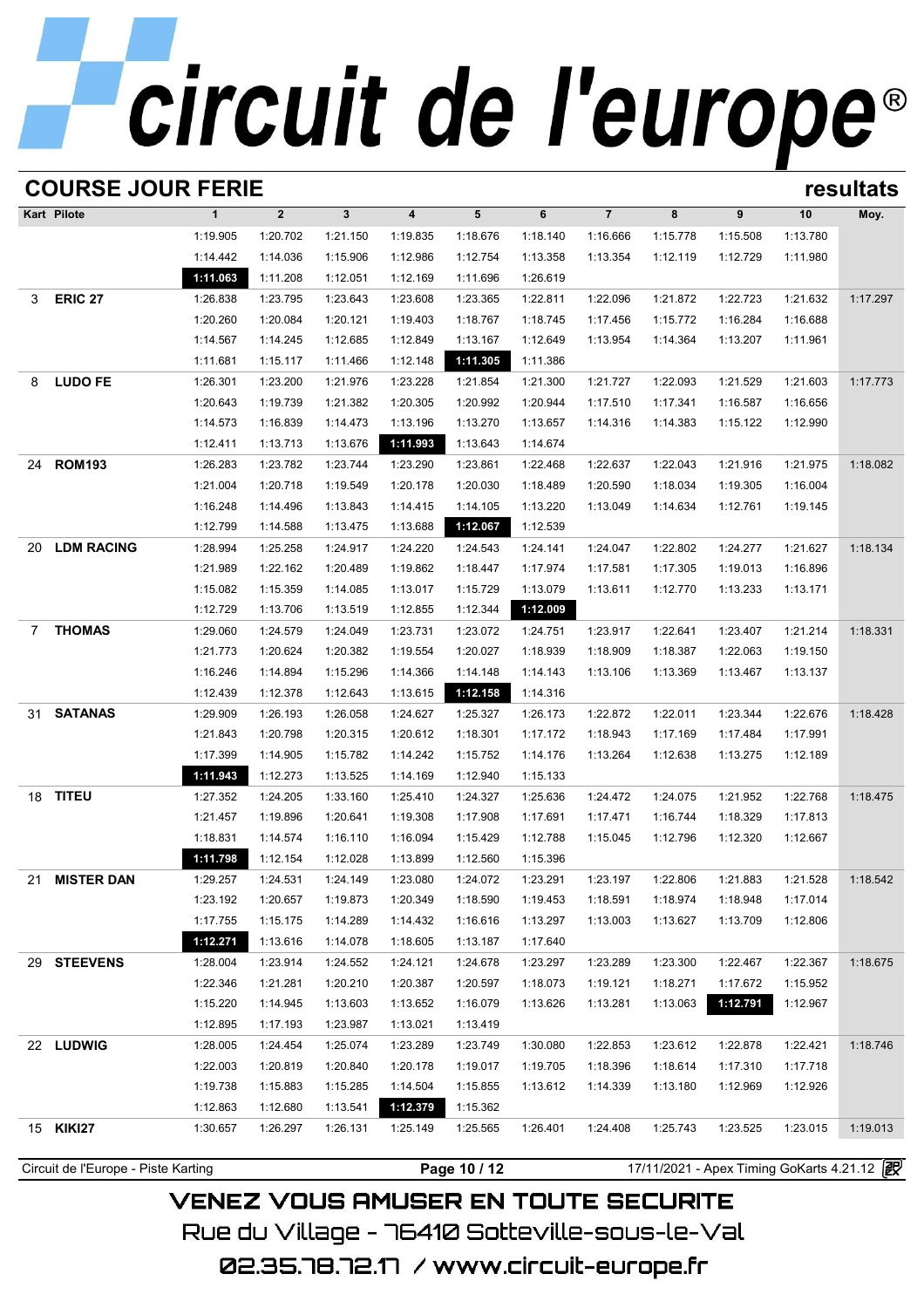|              | <b>COURSE JOUR FERIE</b><br>resultats |              |                |              |          |              |          |                |          |          |                                            |          |  |
|--------------|---------------------------------------|--------------|----------------|--------------|----------|--------------|----------|----------------|----------|----------|--------------------------------------------|----------|--|
|              | Kart Pilote                           | $\mathbf{1}$ | $\overline{2}$ | $\mathbf{3}$ | 4        | 5            | 6        | $\overline{7}$ | 8        | 9        | 10                                         | Moy.     |  |
|              |                                       | 1:22.198     | 1:21.682       | 1:21.340     | 1:21.394 | 1:19.584     | 1:18.969 | 1:17.377       | 1:17.509 | 1:16.817 | 1:16.890                                   |          |  |
|              |                                       | 1:15.293     | 1:18.239       | 1:15.039     | 1:14.608 | 1:14.798     | 1:16.962 | 1:13.279       | 1:14.486 | 1:13.345 | 1:13.756                                   |          |  |
|              |                                       | 1:13.060     | 1:12.902       | 1:13.645     | 1:12.350 | 1:13.044     |          |                |          |          |                                            |          |  |
| 6            | <b>JUSTIN TRK-VDB</b>                 | 1:28.932     | 1:26.191       | 1:26.803     | 1:26.352 | 1:25.884     | 1:26.585 | 1:24.611       | 1:24.669 | 1:24.377 | 1:23.866                                   | 1:18.974 |  |
|              |                                       | 1:22.786     | 1:21.574       | 1:20.990     | 1:23.076 | 1:19.682     | 1:19.783 | 1:18.137       | 1:17.257 | 1:16.689 | 1:15.599                                   |          |  |
|              |                                       | 1:17.405     | 1:15.402       | 1:14.774     | 1:14.622 | 1:14.011     | 1:14.210 | 1:15.637       | 1:13.168 | 1:12.934 | 1:12.747                                   |          |  |
|              |                                       | 1:13.095     | 1:13.255       | 1:13.097     | 1:13.055 | 1:12.846     |          |                |          |          |                                            |          |  |
| 10           | <b>SPLITMAGIC</b>                     | 1:31.256     | 1:27.804       | 1:25.958     | 1:24.790 | 1:25.382     | 1:25.118 | 1:24.449       | 1:23.562 | 1:23.576 | 1:23.309                                   | 1:19.225 |  |
|              |                                       | 1:30.556     | 1:21.907       | 1:21.260     | 1:20.562 | 1:20.383     | 1:18.575 | 1:18.012       | 1:18.704 | 1:16.193 | 1:16.685                                   |          |  |
|              |                                       | 1:15.265     | 1:14.552       | 1:14.655     | 1:18.111 | 1:13.938     | 1:17.987 | 1:13.893       | 1:14.551 | 1:14.865 | 1:13.458                                   |          |  |
|              |                                       | 1:12.497     | 1:12.251       | 1:13.414     | 1:13.730 | 1:11.683     |          |                |          |          |                                            |          |  |
| 19           | <b>VIVIEN TRK-VDB</b>                 | 1:30.967     | 1:27.151       | 1:25.985     | 1:25.273 | 1:26.347     | 1:25.234 | 1:24.765       | 1:24.960 | 1:24.289 | 1:23.870                                   | 1:19.262 |  |
|              |                                       | 1:22.629     | 1:22.106       | 1:21.449     | 1:21.357 | 1:19.527     | 1:18.897 | 1:17.721       | 1:17.249 | 1:16.771 | 1:15.733                                   |          |  |
|              |                                       | 1:15.886     | 1:16.605       | 1:16.022     | 1:17.078 | 1:13.633     | 1:17.400 | 1:13.109       | 1:15.302 | 1:13.238 | 1:13.788                                   |          |  |
|              |                                       | 1:12.636     | 1:14.909       | 1:14.379     | 1:14.916 | 1:13.020     |          |                |          |          |                                            |          |  |
| $\mathbf{2}$ | MIKE_MZN                              | 1:30.704     | 1:26.423       | 1:25.592     | 1:25.489 | 1:24.617     | 1:26.695 | 1:25.523       | 1:25.453 | 1:24.532 | 1:23.554                                   | 1:19.309 |  |
|              |                                       | 1:23.067     | 1:20.633       | 1:21.145     | 1:24.502 | 1:20.916     | 1:18.817 | 1:18.294       | 1:18.395 | 1:15.528 | 1:15.460                                   |          |  |
|              |                                       | 1:16.028     | 1:15.420       | 1:16.285     | 1:18.497 | 1:15.928     | 1:14.194 | 1:12.982       | 1:15.862 | 1:13.747 | 1:13.292                                   |          |  |
|              |                                       | 1:12.993     | 1:12.989       | 1:13.995     | 1:15.025 | 1:13.269     |          |                |          |          |                                            |          |  |
| 23           | <b>MONSTER</b>                        | 1:30.945     | 1:26.625       | 1:26.213     | 1:25.727 | 1:25.454     | 1:25.969 | 1:24.670       | 1:24.333 | 1:24.098 | 1:22.655                                   | 1:19.302 |  |
|              |                                       | 1:29.854     | 1:21.921       | 1:21.597     | 1:20.165 | 1:20.768     | 1:18.483 | 1:18.409       | 1:18.207 | 1:16.353 | 1:16.777                                   |          |  |
|              |                                       | 1:15.461     | 1:14.705       | 1:16.388     | 1:16.142 | 1:15.524     | 1:14.673 | 1:14.292       | 1:14.197 | 1:14.994 | 1:14.483                                   |          |  |
|              |                                       | 1:14.060     | 1:12.655       | 1:13.400     | 1:12.693 | 1:12.705     |          |                |          |          |                                            |          |  |
|              | 33 AUGUSTIN                           | 1:32.808     | 1:27.439       | 1:26.756     | 1:24.979 | 1:25.484     | 1:25.326 | 1:30.058       | 1:24.546 | 1:23.808 | 1:23.351                                   | 1:19.849 |  |
|              |                                       | 1:23.453     | 1:22.641       | 1:20.625     | 1:19.896 | 1:19.307     | 1:18.104 | 1:17.604       | 1:27.458 | 1:16.615 | 1:15.001                                   |          |  |
|              |                                       | 1:16.502     | 1:21.904       | 1:17.250     | 1:14.710 | 1:14.781     | 1:16.187 | 1:17.963       | 1:15.004 | 1:14.849 | 1:12.576                                   |          |  |
|              |                                       | 1:13.847     | 1:13.649       | 1:13.093     | 1:13.102 | 1:14.073     |          |                |          |          |                                            |          |  |
| 26           | <b>DAMIEN EU</b>                      | 1:31.618     | 1:27.975       | 1:27.098     | 1:26.063 | 1:25.638     | 1:26.143 | 1:26.527       | 1:25.007 | 1:24.368 | 1:23.522                                   | 1:21.010 |  |
|              |                                       | 1:23.932     | 1:21.779       | 1:20.990     | 1:19.872 | 1:22.313     | 1:20.653 | 1:19.310       | 1:17.675 | 1:18.008 | 1:16.938                                   |          |  |
|              |                                       | 1:18.262     | 1:18.499       | 1:15.419     | 1:15.230 | 1:14.362     | 1:16.798 | 1:17.123       | 1:17.116 | 1:17.832 | 1:14.031                                   |          |  |
|              |                                       | 1:15.000     | 1:37.129       | 1:16.490     | 1:15.644 |              |          |                |          |          |                                            |          |  |
| 35           | LA TARTINE                            | 1:35.460     | 1:30.340       | 1:36.397     | 1:27.836 | 1:26.812     | 1:26.692 | 1:27.119       | 1:25.173 | 1:25.820 | 1:23.393                                   | 1:21.919 |  |
|              |                                       | 1:23.947     | 1:23.483       | 1:27.001     | 1:22.755 | 1:24.863     | 1:24.714 | 1:22.630       | 1:26.500 | 1:20.301 | 1:20.923                                   |          |  |
|              |                                       | 1:17.193     | 1:18.563       | 1:17.400     | 1:17.174 | 1:21.742     | 1:15.233 | 1:14.482       | 1:14.642 | 1:15.165 | 1:14.194                                   |          |  |
|              |                                       | 1:14.302     | 1:14.396       | 1:14.029     | 1:14.598 |              |          |                |          |          |                                            |          |  |
|              | 14 CLEMENT                            | 1:34.031     | 1:29.681       | 1:28.595     | 1:27.089 | 1:27.649     | 1:26.735 | 1:26.804       | 1:26.613 | 1:26.321 | 1:25.186                                   | 1:22.024 |  |
|              |                                       | 1:23.989     | 1:24.711       | 1:22.567     | 1:21.804 | 1:21.746     | 1:19.677 | 1:18.769       | 1:18.798 | 1:17.123 | 1:16.988                                   |          |  |
|              |                                       | 1:41.836     | 1:15.682       | 1:15.979     | 1:16.257 | 1:16.594     | 1:15.865 | 1:15.695       | 1:14.209 | 1:14.630 | 1:14.334                                   |          |  |
|              |                                       | 1:23.099     | 1:30.073       | 1:16.089     | 1:13.611 |              |          |                |          |          |                                            |          |  |
| 28           | <b>GUILLAUME</b>                      | 1:34.927     | 1:29.276       | 1:29.461     | 1:27.561 | 1:29.248     | 1:29.162 | 1:27.346       | 1:26.385 | 1:26.486 | 1:26.504                                   | 1:22.194 |  |
|              |                                       | 1:26.247     | 1:27.584       | 1:24.323     | 1:22.287 | 1:21.652     | 1:22.661 | 1:23.671       | 1:21.658 | 1:18.658 | 1:19.873                                   |          |  |
|              |                                       | 1:17.826     | 1:17.465       | 1:17.607     | 1:18.605 | 1:17.085     | 1:16.232 | 1:17.523       | 1:17.575 | 1:17.040 | 1:15.977                                   |          |  |
|              |                                       | 1:16.766     | 1:16.483       | 1:16.993     | 1:16.471 |              |          |                |          |          |                                            |          |  |
| 5            | <b>MALEK</b>                          | 1:33.600     | 1:30.146       | 1:28.924     | 1:26.988 | 1:30.762     | 1:27.054 | 1:27.354       | 1:26.064 | 1:26.369 | 1:24.321                                   | 1:22.288 |  |
|              |                                       |              |                |              |          |              |          |                |          |          |                                            |          |  |
|              | Circuit de l'Europe - Piste Karting   |              |                |              |          | Page 11 / 12 |          |                |          |          | 17/11/2021 - Apex Timing GoKarts 4.21.12 2 |          |  |

**VENEZ VOUS AMUSER EN TOUTE SECURITE** Rue du Village – 76410 Sotteville-sous-le-Val